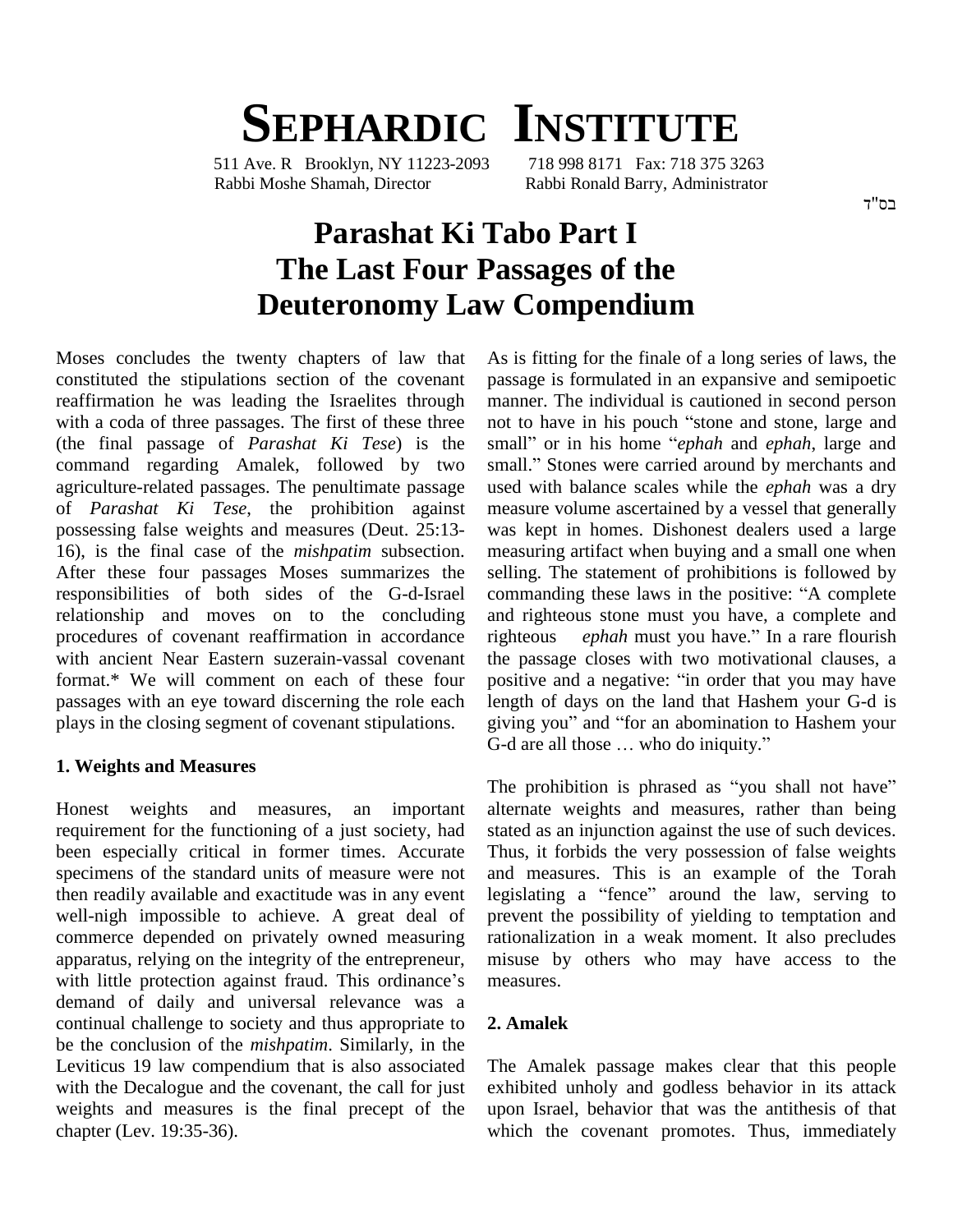upon completion of the *mishpatim*, Israel is commanded to "Remember what Amalek did to you" (Deut. 25:17). When secure from enemies roundabout, commanded to "Remember what Amalek did to you" as the (Deut. 25:17). When secure from enemies roundabout, the 1<br>Israel is to "blot out the name of Amalek from under claus (Deut. 25:17). When secure from enemies roundabout, the b<br>Israel is to "blot out the name of Amalek from under claus<br>the heavens" (25:19). This nomadic people – whose to Ggeographic center appears to have been in the Negev<br>and northern Sinai Peninsula but so far unattested The re<br>outside of Scripture – was a perennial enemy of Israel not fo and northern Sinai Peninsula but so far unattested until subdued by Saul and David. A band of Simeonites struck the final blow in the days of Hezekiah (1 Chronicles 4:41-43). Hezekiah (1 Chronicles 4:41-43).<br>and<br>אֲשֶׁר-עָשָׂה לְךָ עֲמָלֵק בַּדֶּרֶךְ Ene Deuteronomy clauses

and a<br>Amale אֲשֶׁר-עָשָׂה לְךָ עֲמָלֵק בַּדֶרֶךְ clauses אֲשֶׁר-עָשָׂה לְךָ עֲמָלֵק בַּדֶרֶךְ<br>bllowed requirey'') followed require (''what Amalek did to you on the journey'' Fhe Deuteronomy clauses אֲשֶׁר-עָשָׂה לְךָ עֲמָלֵק בַּדֶרֶךְ<br>"what Amalek did to you on the journey") followed requi<br>by אֲשֶׁר קָרְךָ בַּדֶּרֶךְ (''what he made happen to you on the stand ("what Amalek did to you on the journey") followed<br>by אֲשֶׁר קֲרֶךְ בַּדֶּרֶךְ ("what he made happen to you on the<br>journey") indicate that Amalek was an aggressor, by אֲשֶׁר קֲרְךָ בַּדֶּרֶךְ ("what he made happen to you on the standa journey") indicate that Amalek was an aggressor, Torah perhaps meaning, as NJPS translates, that it "surprised for Is journey") indicate that Amalek was an aggressor, To<br>perhaps meaning, as NJPS translates, that it "surprised for<br>you on the march." From Samuel's prophecy אֲשֶׁר-שֶׂם An ps meaning, as NJPS translates, that it "surprised for I<br>in the march." From Samuel's prophecy אֲשֶׁר-שֶׂם Amal<br>it placed for him [the nation] on the descr you on the march." From Samuel's prophecy אֲשֶׁר-שָׂם Amale<br>(that it placed for him [the nation] on the descriptiourney" [1 Sam. 15:2]), it appears that Amalek had Israel. set an ambush for Israel. In any event, our passage being a nation, and Israel's name will no longer be iourney" [1 Sam. 15:2]), it appears that Amalek had Israel<br>set an ambush for Israel. In any event, our passage being<br>indicates that Amalek attacked Israel's rear (יַזְנֵּב), a ment verb an ambush for Israel. In any event, our passage beindicates that Amalek attacked Israel's rear (אֲיָזָנֵב), a meth derived from "tail"), and אֲחֲרָיךָ indicates that Amalek attacked Israel's rear יְיָזַבָּב), a mention<br>verb derived from "tail"), and הַנֵּחֲשָׂלִים אַחֲרֶיךָ<br>("stragglers" or "crushed"), the infirm, sick and In the elderly, who could not keep up with the camp, at a ("stragglers" or "crushed"), the infirm, sick and Inelderly, who could not keep up with the camp, at a intime when Israel was "faint and weary." Finally, do elderly, who could not keep up<br>time when Israel was "faint an<br>Amalek "feared not G-d."

presented in<br>Even the heathen is expected to have a measure of interponsibility<br>"fear of G-d." This term refers to the minimum biblical ind standard of civilized behavior that G-d demands of "fear of G-d." This term refers to the minimum biblical indication that the standard of civilized behavior that G-d demands of is a fundamental respon every human being. In Scripture, "fear of G-d" evildoers of Amalek's il consistently connotes being a decent, conscionable person committed to basic values and fairness. As Abraham said to Abimelech, one who lacks it may kill a man in order to take his wife (Gen. 20:11). Joseph, a document and place in Joshua's ears, that I will while appearing to his accused brothers as a stranger, declared that instead of holding them all captive while one will return home to bring Benjamin, he will hold with Conly one captive, allowing all the others to take food Amale<br>to their families, "for I fear G-d" (42:18). The throug only one captive, allowing all the others to take food to their families, "for I fear G-d" (42:18). The throughout the ages. This is in contrast to midwives "feared G-d" and defied Pharaoh's orders to Deuteronomy's statement that speaks only of Israel's kill the newborn boys (Exod. 1:17).

Amalek represented a significant threat to Israel's goals. Balaam called it רֵאשִׁית גּוֹיִם ("first of nations") [Num. 24:20]), potentially influential, and it came to out Hi symbolize evil incarnate. Opposing Amalek was what t conceived as supporting G-d's most basic demands of symbolize evil incarnate. Opposing Amalek was

man, which explains the placement of this command as the beginning of the coda following completion of man, which explains the placement of this command<br>as the beginning of the coda following completion of<br>the basic laws. The preceding passage's concluding clause, that those who do iniquity are an abomination to G-d, is a perfect opening to the Amalek passage. to G-d, is a perfect opening to the Amalek passage.<br>The requirement to "blot out the name of Amalek, do

The requirement to "blot out the name of Amalek, do<br>not forget" means that Israel must strive to terminate any continuation of that nation as an entity with its distinctive culture. It applies to all those members of Amalek who did not accept Israel's terms for peace and are presumed to be hopelessly imbued with Amalek who did not accept Israel's terms for peace<br>and are presumed to be hopelessly imbued with<br>Amalek's evil character. Israel's terms for peace require the enemy to accept a certain minimum standard of righteous behavior (Rambam, Mishneh Torah *Hilkhot Melakhim* 1:6). This passage sets a tone for Israel to oppose any evildoers who manifest Amalek-like characteristics. In Psalm 83, Amalek is described as one of the group that conspired to destroy Amalek-like characteristics. In Psalm 83, Amalek is<br>described as one of the group that conspired to destroy<br>Israel. That group said, "Let us destroy them from described as one of the group that conspired to destroy<br>Israel. That group said, "Let us destroy them from<br>being a nation, and Israel's name will no longer be Israel. That group said, "<br>being a nation, and Israel<br>mentioned" (Ps. 83:5). mentioned" (Ps. 83:5).<br>In the Torah's other passage dealing with Israel's

interaction with Amalek (Exod. 17:8-16), the battle is described as occurring shortly before the lawgiving (at Rephidim, the station preceding Sinai). Although presented in a historical context, it appears to signal a responsibility that is introductory to the lawgiving, a biblical indication that the command to battle Amalek is a fundamental responsibility to forever oppose biblical indication that the con<br>is a fundamental responsibil<br>evildoers of Amalek's ilk.

The last verses of that Exodus passage speak of G-d The last verses of that Exodus passage speak of G-d<br>instructing Moses to "Write this as a remembrance in The last verses of that Exodus passage speak of G-d<br>instructing Moses to "Write this as a remembrance in<br>a document and place in Joshua's ears, that I will thoroughly blot out the remembrance of Amalek from under the heavens"  $(v. 14)$ . The passage concludes with G-d taking an oath that He will be at war with Amalek from generation to generation, that is, throughout the ages. This is in contrast to Deuteronomy's statement that speaks only of Israel's throughout the ages. This is in contrast to responsibility. Of course, if G-d is at war He could win His battle immediately, so what is the significance of an ongoing war for Him? Clearly, His oath signifies that Israel, His representative to carry out His will, is to be ever-vigilant against Amalek and what that nation represents.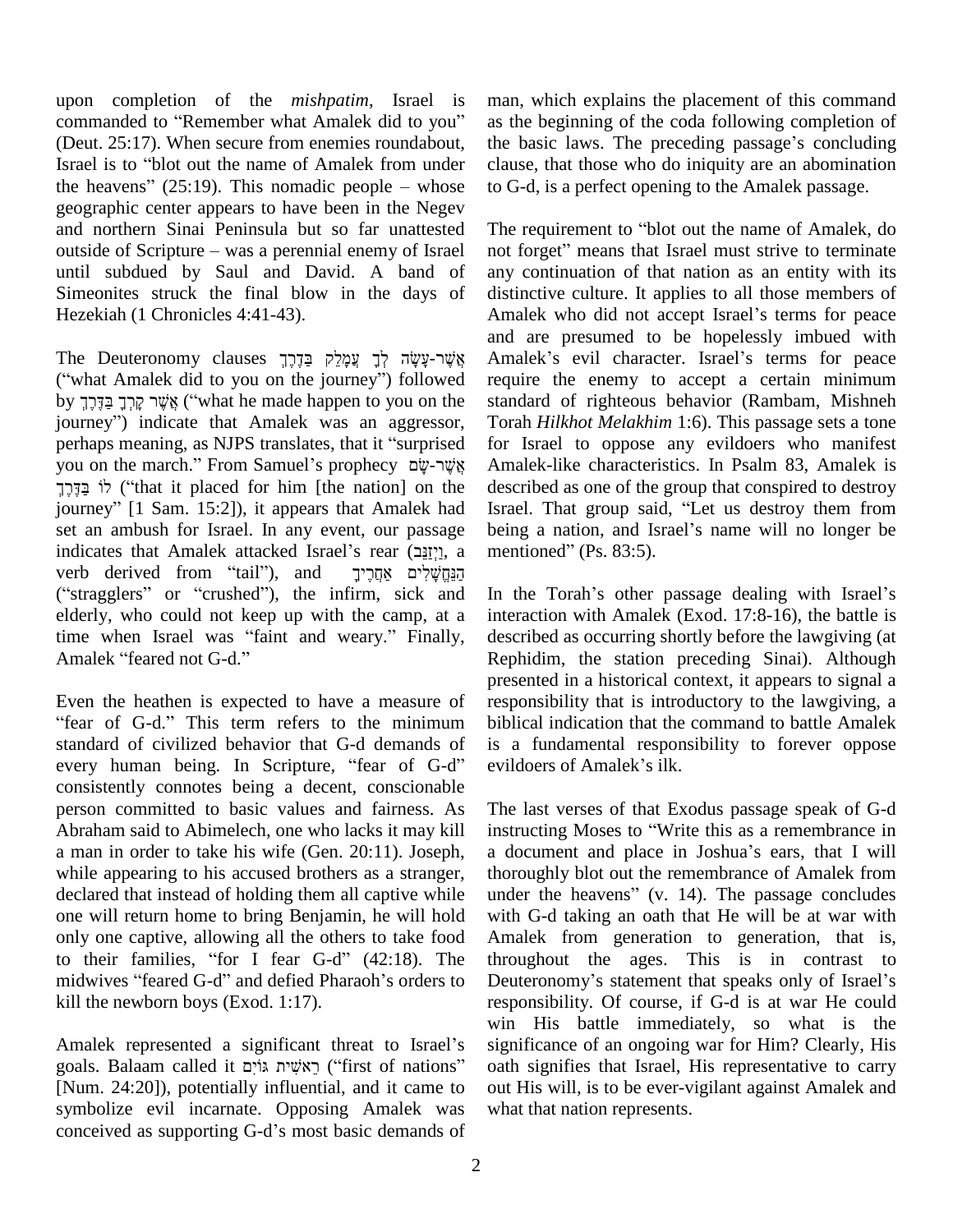In addition, the Exodus passage's quasi-magical description of the power of Moses' hand holding the when and how much is to be brought  $-$  left for the rod of G-d that governs the ups and downs of the battle begs for an allegorical interpretation such as rod of G-d that governs the ups and downs of the Ora<br>battle begs for an allegorical interpretation such as din<br>given it by the Mishnah (*m. Rosh. Hash.* 3:8). Moses<sup>7</sup> lifting his hand represents the Israelites turning their hearts toward their father in Heaven. When they do so, they prevail; when they do not, they fail, a East description of an ongoing situation concerning Israel doma<br>(see our *Parashat Beshalah* study on this topic). impo description of an ongoing situation concerning Israel

# **3. First Fruits**

The first passage in *Parashat Ki Tabo* prescribes the begin bringing of first fruits to the sanctuary, a thanksgiving mom ceremony to actively acknowledge G-d's gifts. trans bringing of first fruits to the sanctuary, a thanksgiving Previously, it had been referred to briefly among priestly perquisites (Deut. 18:4). The following passage, the final one of the law compendium, provides an additional dimension to the statute that prescribes the triennial tithe for the poor, the basics of which had been described in 14:28-29. Both passages envision the Israelites settled in the promised land, each individual in possession of his estate, peaceful and fruitful, each giving from his produce for religious and charitable purposes. Both passages prescribe eloquent liturgical declarations for the landowner to recite. Since they depict both a materially and spiritually flourishing future, and each contains a concluding prayer with ever-relevant, appealing imagery, they were eminently suitable for closing the legal section.

The recitation that accompanies the first fruits renders this passage even more appropriate as a conclusion in that it contains a concise summary of the nation's recitation is on G-d's fulfillment of His promise. The formative history and serves as an introduction to articulation of the covenant that follows. It begins with אֲרָמִּי אִבָּד אָבִי וַיֵּרֶד מִצְרַיִמָּה, a reference to Jacob's difficulties associated with his having gone to Aram and his subsequently having descended to Egypt,<br>where his family grew from a small clan into a full-<br>fledged people. It gratefully acknowledges G-d's past where his family grew from a small clan into a fullprovidence and His fulfillment of the covenant He lands<br>established with the patriarchs, recognizing that each<br>Israel's land is a gift from Him. Invocation of the lands established with the patriarchs, recognizing that each third year to the poor (see Deut.  $14:28-29$ ) – the covenant sets the stage for articulation of the compliance." Although the produce is dispensed and covenantal formula and a summary of the mutual responsibilities that immediately follows. Omission of

the technical details concerning which first fruits, the technical details concerning which first fruits,<br>when and how much is to be brought – left for the Oral Law – serves to highlight the conceptual dimension.

In addition, the recitation, which contains a polemic against the pagan beliefs popular in the ancient Near East and the associated gods who ruled over limited domains, leads the landowner to appreciate an important aspect of the monotheistic revolution. It proceeds from the recognition that Hashem is the source of the land's fertility to recognition that He is proceeds from the recognition that Hashem is the source of the land's fertility to recognition that He is at work in Israel's history, guiding it from its beginnings through the centuries to the present moment. This parallels the process underlying the transformation of the three annual festivals from agricultural celebrations to commemorations of divine providence in history. "This shift of the focus of a religious ceremony from exclusive attention to the role of God in nature to an emphasis on His role in history is one of the most important and original features of the Bible. Its effect on liturgy is this type of prescribed prayer, which leads the worshipper from the immediate experience to an understanding of the larger picture" (J. Tigay, Commentary on Deut., p. 238).

One wonders that the historical digest does not include reference to the momentous event of the lawgiving that occurred between the Exodus and entering the land. The explanation seems to be that in lawgiving that occurred between the Exodus and<br>entering the land. The explanation seems to be that in<br>this context the landowner is celebrating G-d's having brought the nation to settle in the land and is expressing his personal gratitude for his portion and<br>his prosperity. Accordingly, the emphasis in this<br>recitation is on G-d's fulfillment of His promise. The his prosperity. Accordingly, the emphasis in this lawgiving is essential but in this context it is an intermediary step.

# **4. Tithe for the Poor**

The final passage of the coda adds a ritual detail to the previously prescribed requirement that each The final passage of the coda adds a ritual detail to the<br>previously prescribed requirement that each<br>landowner must give a tenth of his land's produce previously prescribed requirement that each<br>landowner must give a tenth of his land's produce<br>each third year to the poor (see Deut. 14:28-29) – the landowner must give a tenth of his land's produce<br>each third year to the poor (see Deut.  $14:28-29$ ) – the<br>landowner must also recite a "confession of each third year to the poor (see Deut. 14:28-29) – the<br>landowner must also recite a "confession of<br>compliance." Although the produce is dispensed and eaten "in your gates"  $(26:12)$ , that is, throughout the country, for that is where the needy are, the recitation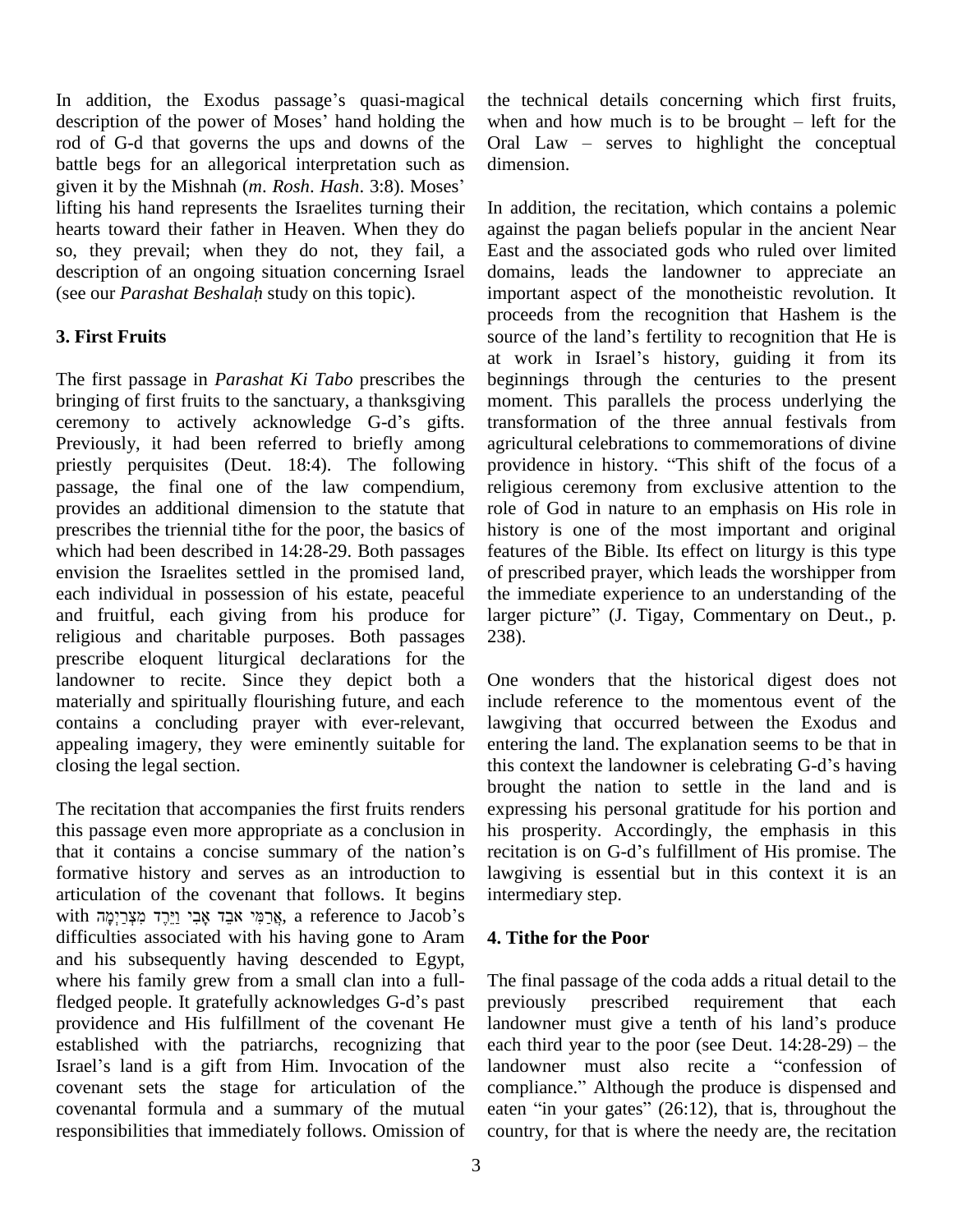is to be "before Hashem your  $G-d$ " (v. 13). This means at the sanctuary, thus conferring upon the confession the elevated status of an oath. The farmer must officially acknowledge the importance of acts incompatible with the nature of the poor man's supporting the poor by declaring: "I have cleared out the sacred [foodstuff] from the house and I have given to the Levite, to the stranger, to the widow and to the orphan, in accordance with Your command that You point have commanded me; I did not violate Your the wr commands nor did I forget" (v. 13). have commanded me; I did not violate Your

Since each crop is harvested at a different time the obligation to dispense from each to the poor requires ongoing attention for an extended period of time. Knowing that eventually he had to make a declaration of compliance before G-d surely motivated the farmer to be conscientious in the fulfillment of this obligation. It is unusual that the declaration refers to the tithe as *qodesh* (sacred) given that the poor will eat their portions wherever they choose and without the stringencies attached to traditional *qodesh*. This highlights the great importance of this law, that tithe designated for the poor is to be viewed as sacred albeit with an understanding of the term different from the standard definition.

The recitation then calls for the farmer to profess years<br>having adhered to three particular laws (v. 14a) and to as re<br>summarizes his compliance statement with, "I have 5:6). having adhered to three particular laws (v. 14a) and to as referring to all these obligations (*m. Ma'as. Sh.* obeyed the voice of Hashem my G-d and have done in summarizes his compliance statement with, "I have obeyed the voice of Hashem my G-d and have done in accordance with all You have commanded me" (v. 14b). Although the compliance statements in verses 13 and 14 are primarily directed to tithe regulations, they are structured as general formulations. This sets a tone of general compliance with all the statutes of the law thus rendering these statements as fit expressions for the terminus of the law compendium. But why was it necessary for two consecutive verses of the recitation to each contain a statement, one similar to the other, of having fully complied with the law?

The passage is complex. The three laws the farmer is to state that he had obeyed are a) not to have eaten from the tithe while in mourning, b) not to have cleared it out of the house while he was in a state of impurity and c) not to have given of it to the deceased. All three refer to regulations that are not attested deceaselsewhere in the Torah; accordingly, it is surprising deceasel<br>that the recitation formula indicates the farmer's Israeli elsewhere in the Torah; accordingly, it is surprising

familiarity with them. Furthermore, the declarations of not having eaten from them in a state of mourning and<br>not having given from them to the deceased speak of<br>acts incompatible with the nature of the poor man's not having given from them to the deceased speak of tithe. For what right would the landowner have to consume or give to others that which the law designates for the indigent? These problems in *peshat* point to an Oral Law complementing and elaborating the written text.

The Mishnah understands this passage to be speaking on a broader plane, encompassing more than the poor man's tithe. According to its interpretation, at the time when the tithe for the poor is removed from the home the relevant verse also requires removal from the home of all other tithes and the various agricultural dues of previous years. That is the time to satisfy<br>overdue obligations and to clear out any excess that<br>was not redeemed. In the Mishnah's formulation that overdue obligations and to clear out any excess that includes *terumah* to the priests, first tithe to the Levites, second tithe (that which the farmer separates in the first, second, fourth and fifth years of the seven year cycle, from which he, his family and slaves eat when visiting the sanctuary [Deut. 14:28-29]), and first fruits. (The time set for this removal from the home was the day before Passover of the relevant first fruits. (The time set for this removal from the home was the day before Passover of the relevant years.) The farmer's declaration of compliance is seen home was the day before Passover of the relevant years.) The farmer's declaration of compliance is seen as referring to all these obligations (*m. Ma*<sup>\*</sup>*as. Sh.* 5:6).

Isaac Sassoon, addressing the difficulty of two recitations in consecutive verses each attesting to having fully complied with the law, suggests that verse 13 comprises the recitation associated with the tithe for the poor while verse 14 begins a more comprehensive confession relevant to the other items (*Destination Torah* p. 319). Although it does not fully fit the Mishnah  $-$  which expands the halakha in a midrashic manner  $-$  it does significantly address the *peshat* problems in light of the Oral Law.

As regards the three laws within the declaration, at least two of them appear to be a protest against known ancient Near Eastern idolatrous practices. One such custom called for mourners to partake of a meal together with the deceased, particularly the newly deceased. Another required giving food to the deceased. Since these were religious practices, their Israelite adherents may have justified the use of